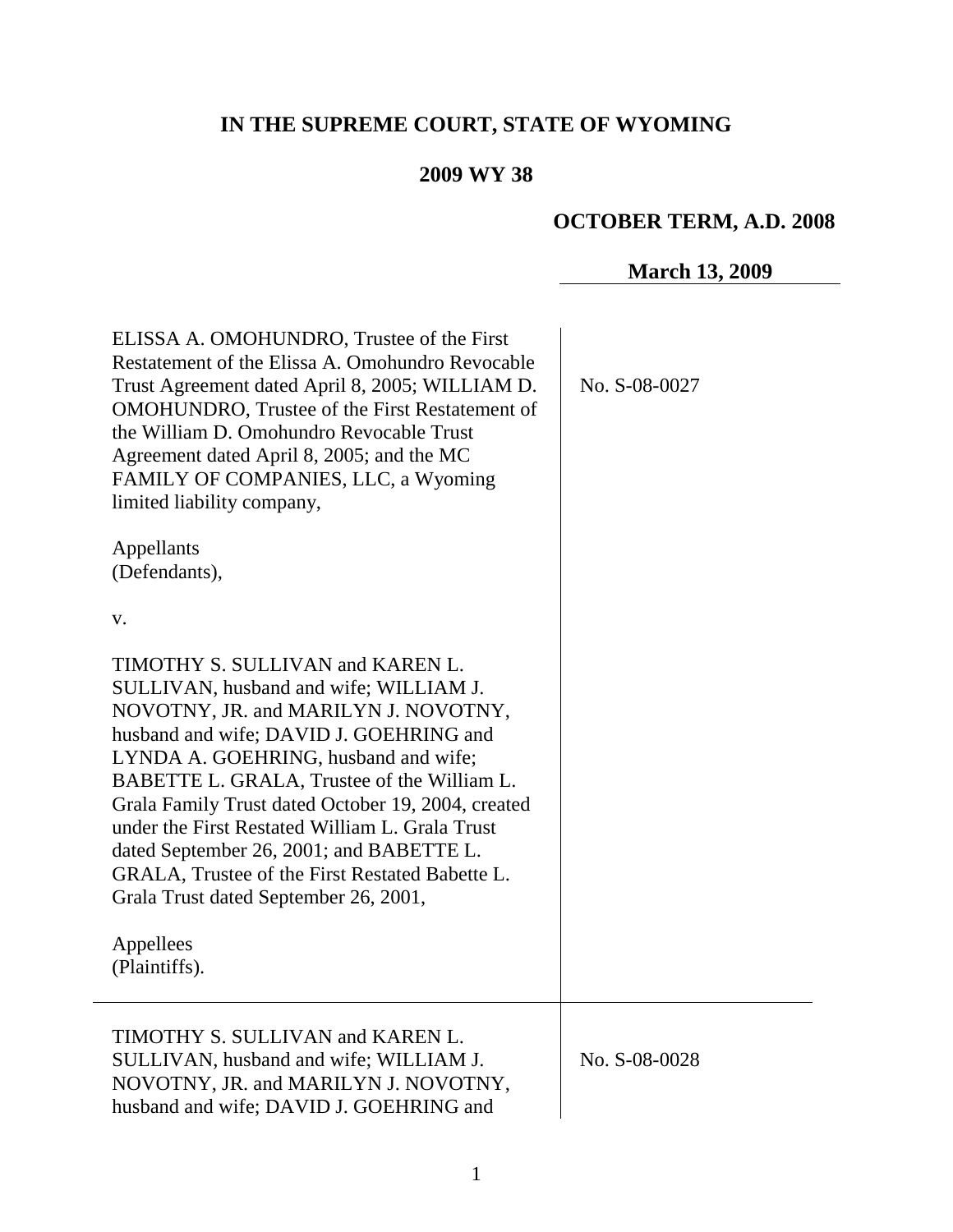LYNDA A. GOEHRING, husband and wife; BABETTE L. GRALA, Trustee of the William L. Grala Family Trust dated October 19, 2004, created under the First Restated William L. Grala Trust dated September 26, 2001; and BABETTE L. GRALA, Trustee of the First Restated Babette L. Grala Trust dated September 26, 2001,

Appellants (Plaintiffs),

v.

ELISSA A. OMOHUNDRO, Trustee of the First Restatement of the Elissa A. Omohundro Revocable Trust Agreement dated April 8, 2005; WILLIAM D. OMOHUNDRO, Trustee of the First Restatement of the William D. Omohundro Revocable Trust Agreement dated April 8, 2005; and the MC FAMILY OF COMPANIES, LLC, a Wyoming limited liability company,

Appellees (Defendants).

## *Appeal from the District Court of Johnson County The Honorable David B. Park, Judge*

#### *Representing Appellants in Case No. S-08-0027:*

Kendal Hoopes, Yonkee & Toner, LLP, Sheridan, Wyoming; Anthony T. Wendtland, Wendtland & Wendtland, LLP, Sheridan, Wyoming. Argument by Messrs. Hoopes and Wendtland.

#### *Representing Appellees in Case No. S-08-0027:*

Kim P. Cannon and Sasha Johnston, Davis & Cannon, LLP, Sheridan, Wyoming. Argument by Mr. Cannon.

**Before VOIGT, C.J., and GOLDEN, HILL, KITE, and BURKE, JJ.**

**KITE, J., delivers the opinion of the Court; BURKE, J., files a dissenting opinion in which GOLDEN, J., joins.**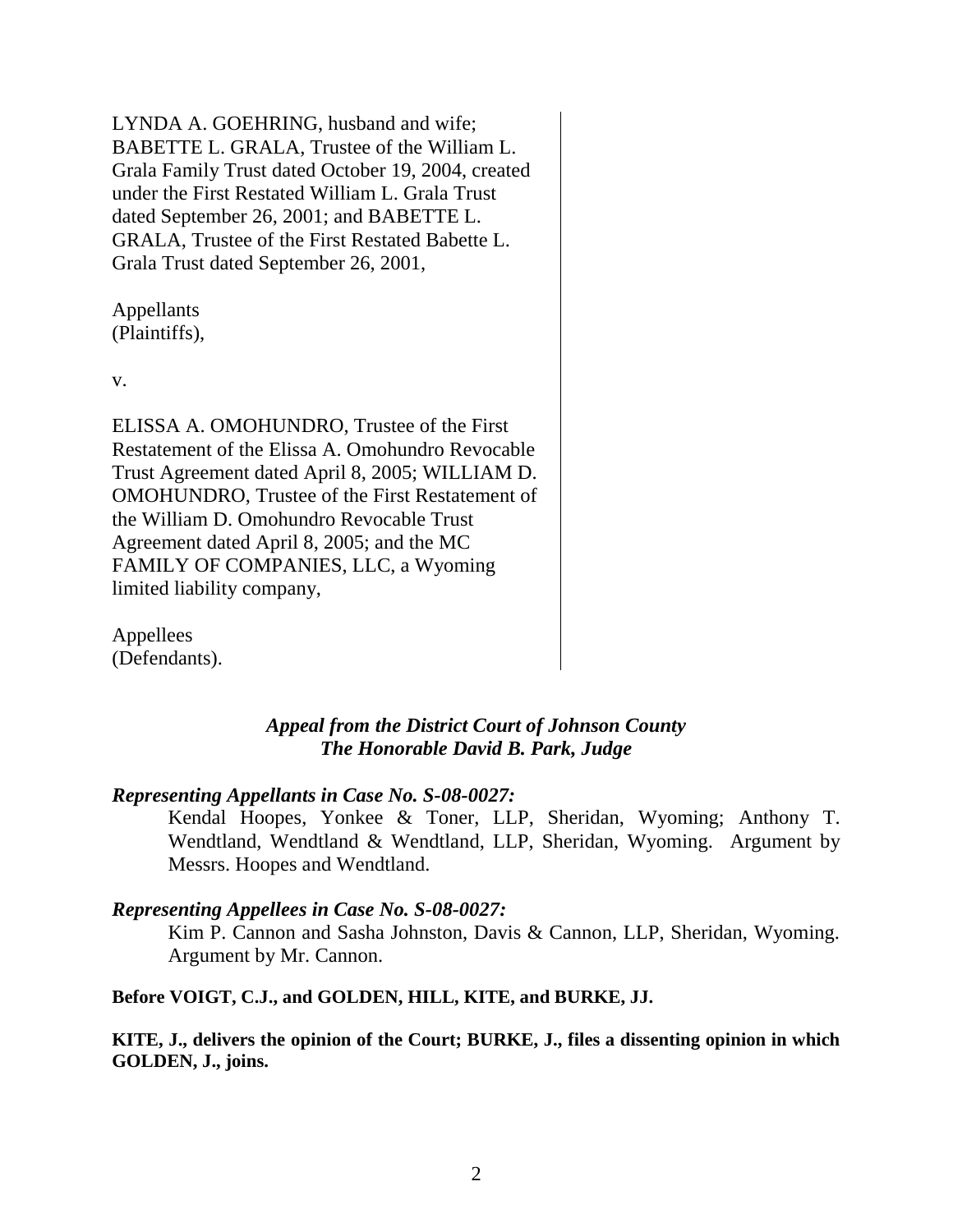**NOTICE: This opinion is subject to formal revision before publication in Pacific Reporter Third. Readers are requested to notify the Clerk of the Supreme Court, Supreme Court Building, Cheyenne, Wyoming 82002, of any typographical or other formal errors so that correction may be made before final publication in the permanent volume.**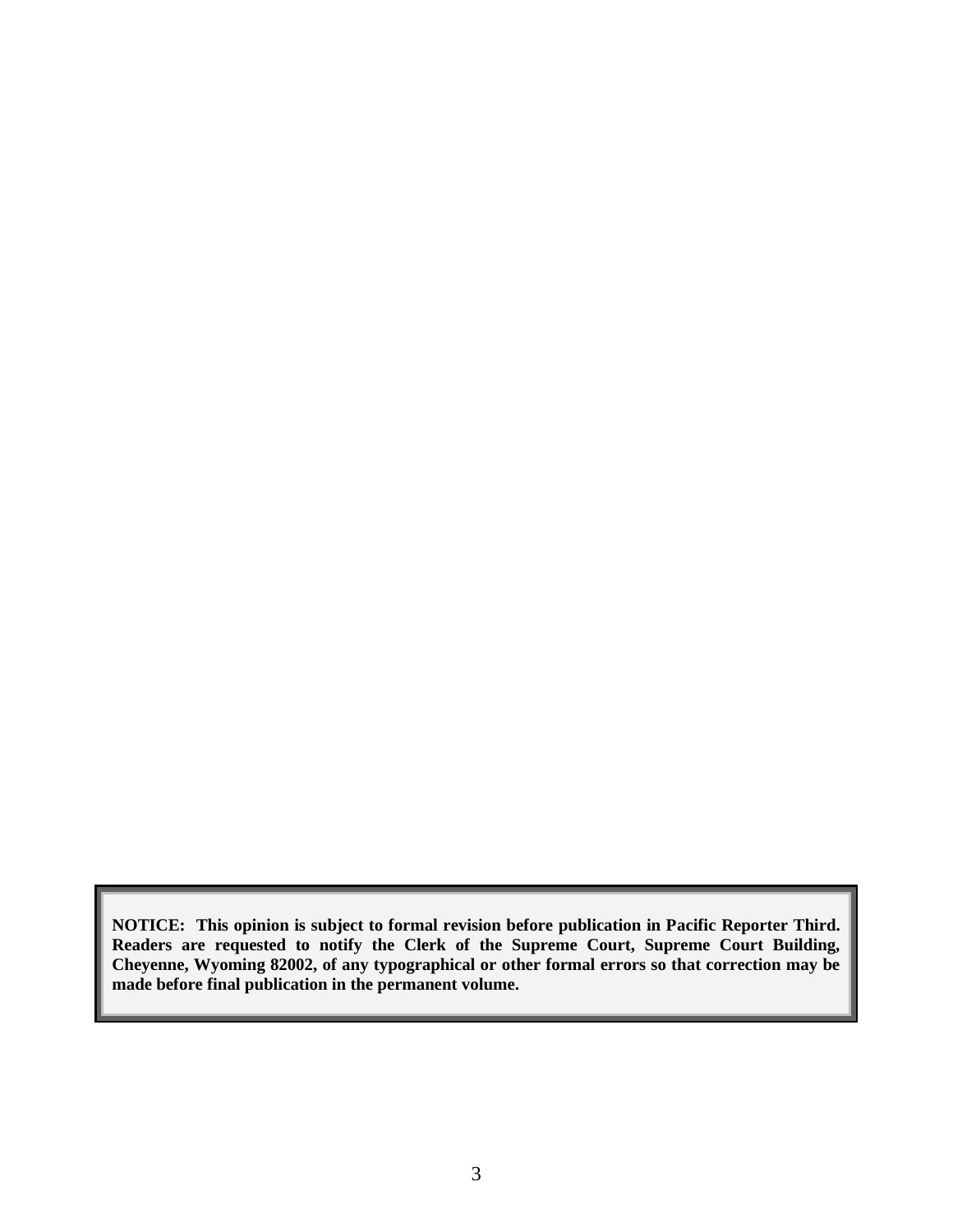#### **KITE, Justice.**

[¶1] Appellants (hereinafter referred to as Omohundro Trusts) own interests in Tract 6 of the Twin Lakes subdivision near Buffalo, Wyoming, and Appellees (hereinafter referred to collectively as the Sullivan Group) own Tracts 1 through 4. The parties dispute whether, under the subdivision restrictive covenants, Omohundro Trusts were required to obtain consent from all of the landowners before they could take action which would allow the City of Buffalo (herein referred to as the City) to obtain the water rights appurtenant to the subdivision lands. The district court ruled, on summary judgment, that the restrictive covenants unambiguously required the approval of the owners of all of the tracts. We agree and, consequently, affirm.

#### **ISSUES**

[¶2] Omohundro Trusts present this issue for our consideration in Case No. S-08-0027:

Can the covenants and restrictions contained in the *Covenants for Twin Lakes, Buffalo, Wyoming,* which document specifically states that the restrictive covenants were created for and imposed upon Tracts 1-5, be extended by implication to also restrict the use of Tract 6?

The Sullivan Group lists three issues in Case No. S-08-0027:

1. Is there any reason, as a matter of law, that the Exhibit B lands could not be burdened in favor of the Exhibit A lands for whose benefit the Covenants were imposed?

2. Is there any ambiguity in the language of Section 3.13 of the Covenants?

3. Does the plain language of Section 3.13 of the Covenants support the District Court's declaratory judgment that the consent and approval of all Landowners is necessary before the Developer can take any action, step or procedure to annex the Exhibit B lands to the City of Buffalo under terms which would allow the City to receive ownership and control of a portion of these territorial water rights?

In its cross-appeal in Case No. S-08-0028, the Sullivan Group states the following issue: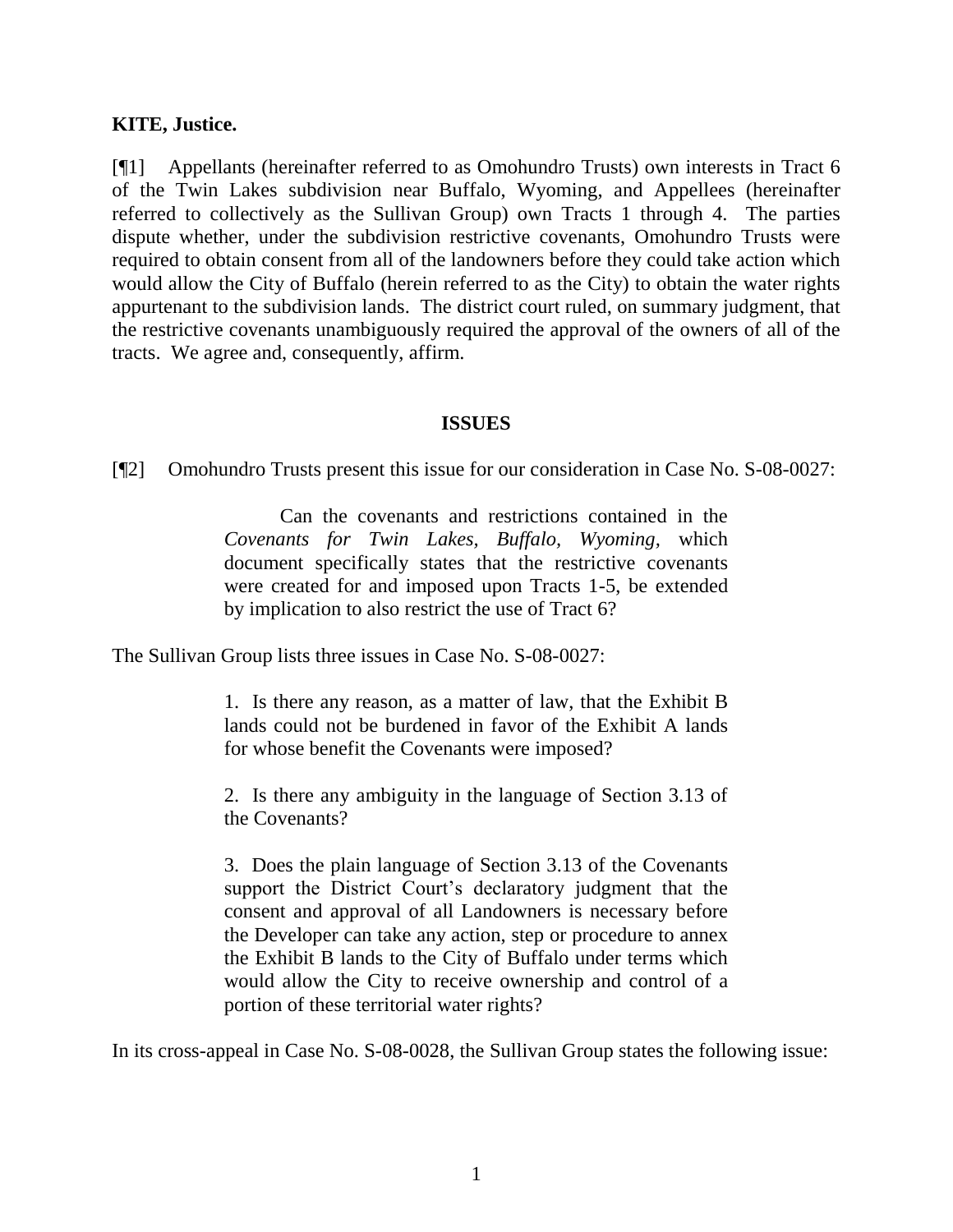If the Supreme Court does not simply affirm the District Court's summary judgment based on the plain meaning of the Covenants, may the Court consider uncontroverted facts and contextual evidence concerning the water rights which were the subject of Section 3.13 of the Covenants in the course of its *de novo* review?

Omohundro Trusts restate the issue in Case No. S-08-0028 as:

Should this Court, in construing the Covenants, consider extrinsic evidence that contradicts the plain language of the document and is asserted for the purpose of enlarging and adding to the restrictive covenant at issue?

#### **FACTS**

[¶3] In 1994, Gerald Kaufmann acquired a 209 acre ranch known as the Crain property and its appurtenant water rights. The City owned an easement across the Crain property for a water line, and the existing ranch house was supplied with City water. Mr. Kaufmann entered into a "Water Connector's Agreement" with the City in which the City agreed to provide six additional residential water taps to the property. agreement also provided that, if the property were ever subdivided into more than seven parcels so that additional water taps were requested, the City would have the option to acquire the water rights appurtenant to all of the property.

[¶4] After executing the Water Connector"s Agreement, Mr. Kaufmann conveyed the property to Twin Lakes L.C. (Twin Lakes), a company in which he and William Omohundro were members. Twin Lakes subdivided the property into six lots. Tracts 1 through 4 were vacant lots, each a little larger than 35 acres. Tract 5 was approximately 11 acres and included the existing ranch house. Tract 6 was the largest, at just over 50 acres. Twin Lakes executed and filed the restrictive covenants now at issue, then sold the lots.

[¶5] Omohundro Trusts, the current owners of Tract 6, entered into an agreement in 2006 giving MC Family of Companies, LLC the option to purchase the property. They have plans for Tract 6 to be annexed into the City and subdivided into approximately 90 residential lots. The Sullivan Group includes the current owners of Tracts 1 through  $4<sup>1</sup>$ 

 $<sup>1</sup>$  The owner of Tract 5 is not involved in this case.</sup>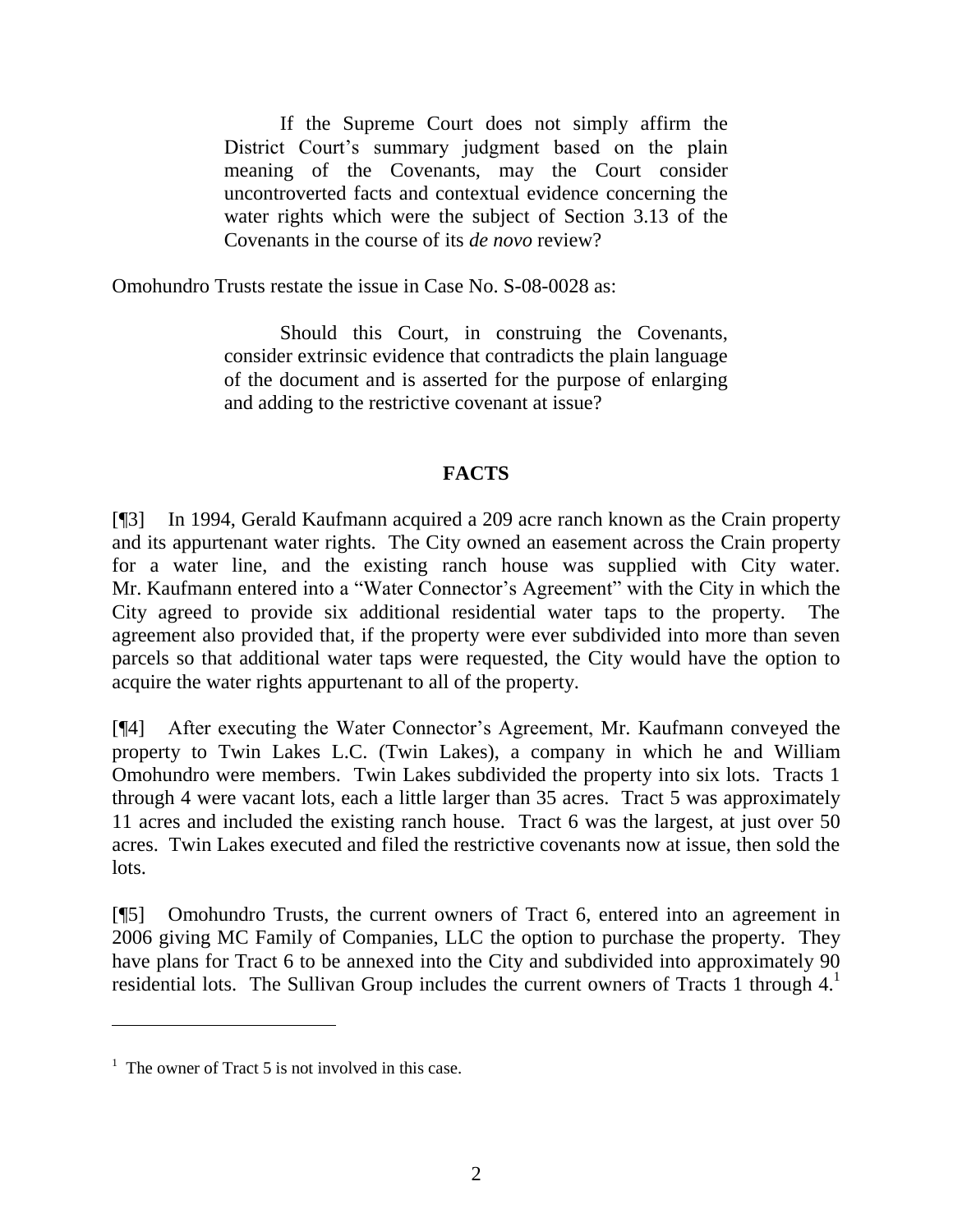In a complaint for declaratory judgment, the Sullivan Group asserted that the restrictive covenants require the approval of the owners of Tracts 1 through 5 before Omohundro Trusts could proceed with the development and annexation plans on Tract 6 because, pursuant to the Water Connector"s Agreement, such action would allow the City to acquire the water rights appurtenant to all of the property. The development plans have been put on hold pending the outcome of this litigation.

[¶6] The parties filed cross motions for summary judgment and each supported its motion with extrinsic evidence to aid the court in interpretation of the covenants. The district court ruled that it would not consider any extrinsic evidence, granted summary judgment in favor of the Sullivan Group and enjoined Omohundro Trusts from taking any action that would result in the transfer of the water rights to the City. It ruled that the restrictive covenants were unambiguous and that they obligated Omohundro Trusts to obtain approval from the other tract owners before annexing and developing Tract 6. Omohundro Trusts appealed the summary judgment and injunction in Case No. S-08- 0027, and the Sullivan Group appealed the district court"s refusal to consider the extrinsic evidence in interpreting the covenants in Case No. S-08-0028.

#### **STANDARD OF REVIEW**

[¶7] Pursuant to W.R.C.P. 56, summary judgment is appropriate when there are no genuine issues of material fact and the moving party is entitled to judgment as a matter of law. *Metz Beverage Co. v. Wyo. Beverages, Inc.*, 2002 WY 21, ¶ 9, 39 P.3d 1051, 1055 (Wyo. 2002). "A genuine issue of material fact exists when a disputed fact, if it were proven, would establish or refute an essential element of a cause of action or a defense that the parties have asserted." *Id*. We review a summary judgment decision using the same materials and following the same standards as the district court. *Mathisen v. Thunder Basin Coal Co., LLC*, 2007 WY 161, ¶ 9, 169 P.3d 61, 64 (Wyo. 2007). Summary judgment involves a purely legal determination; consequently, we undertake *de novo* review of a trial court's summary judgment decision. *Glenn v. Union Pacific R.R. Co.*, 2008 WY 16, ¶ 6, 176 P.3d 640, 642 (Wyo. 2008).

[¶8] Interpretation of covenants imposing restrictions or conditions on the use of land is a matter of law for the courts. *Goglio v. Star Valley Ranch Ass'n*, 2002 WY 94, ¶ 12, 48 P.3d 1072, 1076 (Wyo. 2002). Interpretation of unambiguous covenants is, therefore, properly addressed in a motion for summary judgment. *Boley v. Greenough*, 2001 WY 47, ¶ 10, 22 P.3d 854, 857-58 (Wyo. 2001). On the other hand, if covenants are ambiguous, their interpretation generally raises genuine issues of material fact and summary judgment is precluded. *Jackson Hole Racquet Club Resort v. Teton Pines Ltd. Partnership*, 839 P.2d 951, 958 (Wyo. 1992).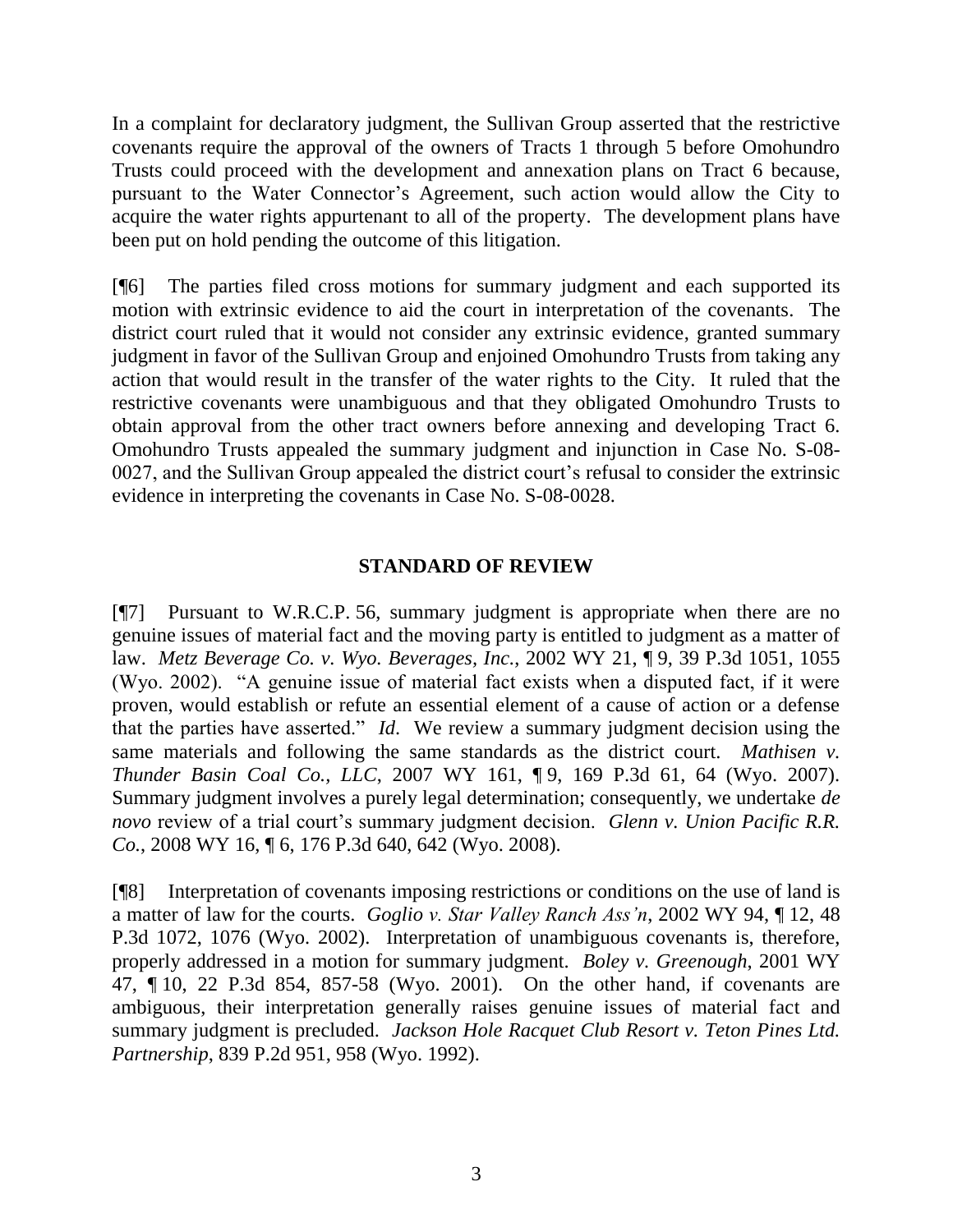#### **DISCUSSION**

[¶9] Covenants are contractual in nature and are interpreted according to principles of contract law. *Goglio*, ¶ 18, 48 P.3d at 1079. A court"s goal is to determine and effectuate the intention of the parties, especially the grantor or declarant. *Stevens v. Elk Run Homeowners' Ass'n, Inc.*, 2004 WY 63, ¶ 13, 90 P.3d 1162, 1166 (Wyo. 2004). We first examine the language of the covenants and give the words their plain and ordinary meaning. *Seven Lakes Dev. Co., L.L.C. v. Maxson*, 2006 WY 136, ¶ 10, 144 P.3d 1239, 1245 (Wyo. 2006). We consider the whole document and not just one clause or paragraph. *Stevens,* ¶ 13, 90 P.3d at 1166. A disagreement between the parties as to the meaning of covenants does not give rise to an ambiguity. *Hansen v. Little Bear Inn Co.,*  9 P.3d 960, 964 (Wyo. 2000).

[¶10] In the document entitled "Covenants for Twin Lakes, Buffalo, Wyoming," Tracts 1 through 5 are referred to as "Exhibit "A" lands," while Tract 6 is referred to as "Exhibit "B" lands." Section 3.13 of the restrictive covenants is at the heart of this dispute:

> 3.13 NO FURTHER SUBDIVISION. Except as expressly provided herein, no lot may be split or subdivided for purposes of creating an additional home site except upon the written consent of 100% of all lot owners within the development as well as the consent of the owners of those lands adjoining the development, said lands being described on Exhibit "B" attached. Lot line adjustments between adjacent property owners shall be permitted with the consent of the Architectural Control Committee provided that such adjustments are made in accordance with all applicable statutory, governmental, and local rules and regulations and that any such adjustment shall not necessitate or require more than a total of five (5) water taps to be furnished to the entire development from the City of Buffalo . . . .

> Attached to these covenants as Exhibit "C" is an agreement between the City of Buffalo and Gerald M. Kaufmann (predecessor to the declarant) relative to the supplying of water taps from the water system of the City of Buffalo to lots within the development and those lands on Exhibit "B" attached hereto. The terms and provisions of said agreement are incorporated herein by reference and all owners shall be bound by its provisions. **Notwithstanding any other provision in this declaration, any action, step or procedure (including without limitation, the further**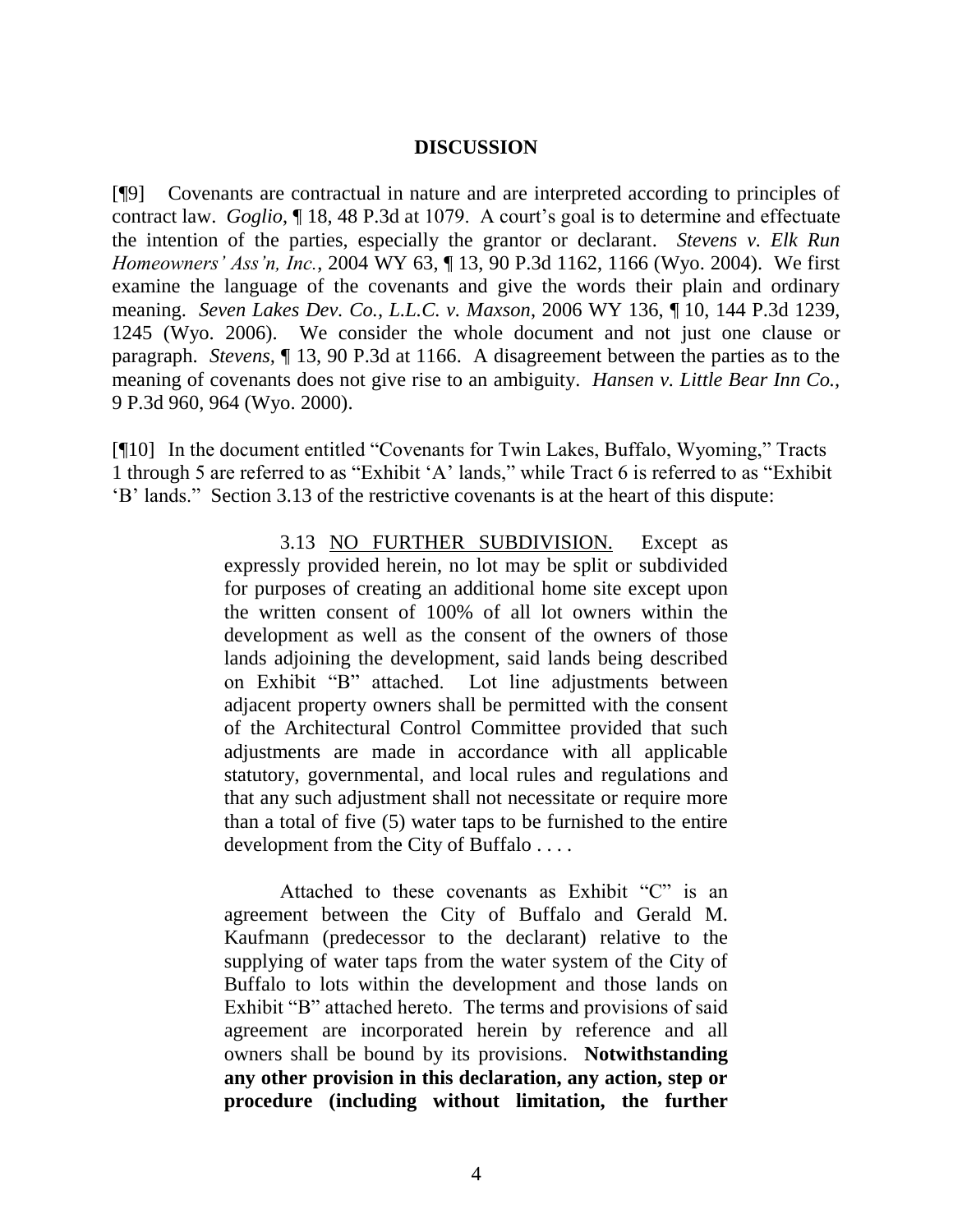**subdivision of any lot within the development) or the omission of any act, step or procedure which would allow or entitle the City of Buffalo to take possession, ownership, and control of the irrigation water rights applicable to the development on Exhibit "B" lands as set forth in said attached agreement shall require the written consent and approval of 100% of all lot owners within the development as well as the record owner(s) of Exhibit "B" lands.**

(Emphasis in original.)

[¶11] The parties agree that the planned development and annexation of Tract 6 is an "action . . . which would allow or entitle the City of Buffalo to take possession, ownership, and control of the irrigation water rights applicable to the development on Exhibit 'B' lands," or Tract 6. The Sullivan Group, relying on the bolded portion of Section 3.13 of the covenants, asserts that such action requires "the written consent and approval" of all owners of Exhibit "A" lands "as well as the record owner(s) of Exhibit "B" lands." Omohundro Trusts, on the other hand, contend that when the entire document is considered, that provision of Section 3.13 should be interpreted to apply only to actions taken by owners of Exhibit "A" lands.

[¶12] The district court agreed with the Sullivan Group that approval of all owners was required. It ruled in relevant part:

> The covenants are unambiguous. Section 3.13 of the covenants requires all landowners of lands described in Exhibit A to the covenants to consent to any action that results in a transfer of Exhibit B water rights. The proposed annexation would result in the transfer of these water rights from the current owner to the City of Buffalo. The [Sullivan Group landowners] own property described in Exhibit A, and they have not consented to the petition to annex. The actions taken by the [Omohundro Trusts] are contrary to the requirements of the covenants.

[¶13] As we stated earlier, we consider all parts of the covenants in interpreting a provision. The recitation paragraphs of the restrictive covenants begin:

> A. Declarant is the owner of that certain property in the County of Johnson, State of Wyoming, which is more particularly described in Exhibit "A" attached hereto.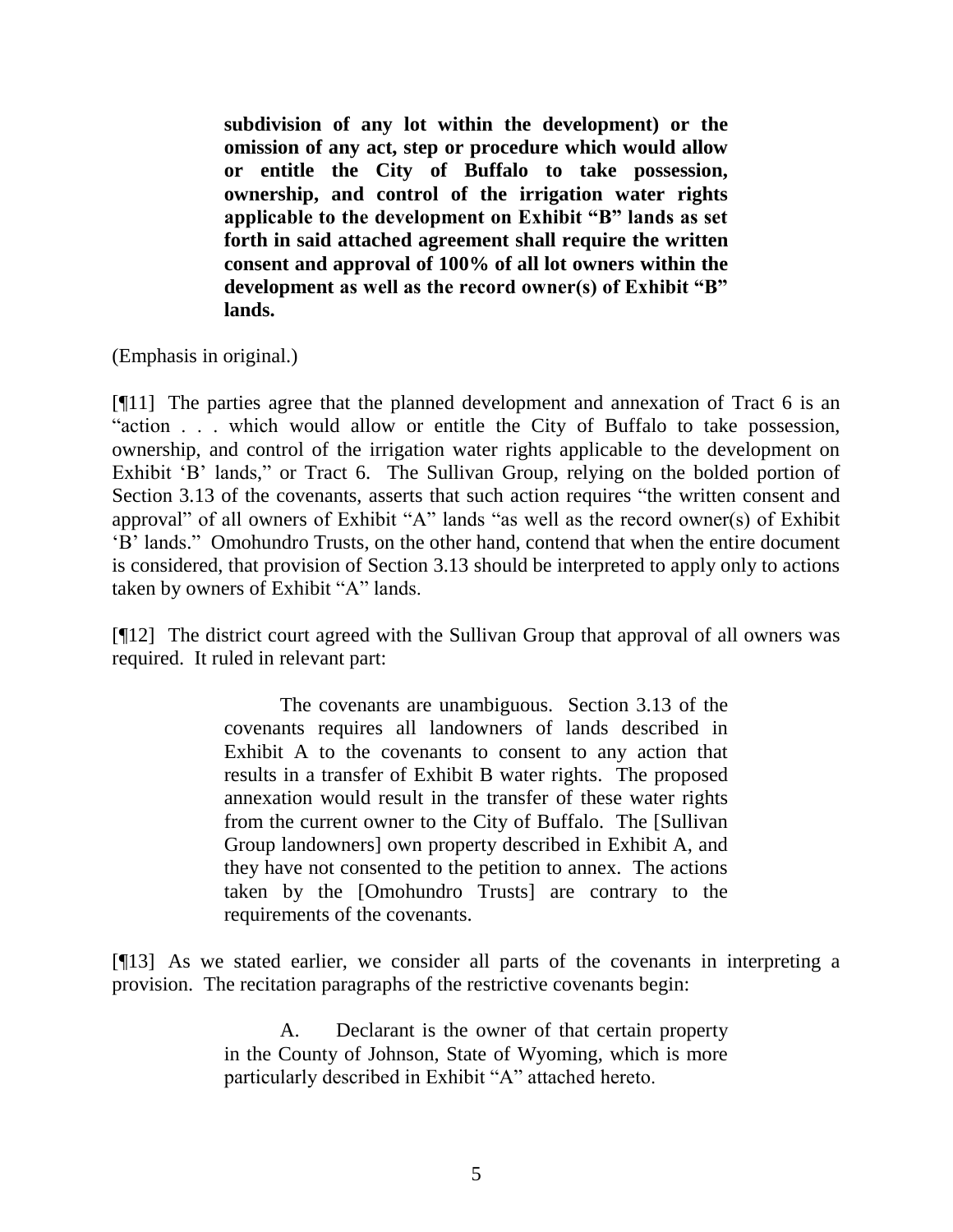B. Declarant has established a general plan, set forth in this declaration, for the subdivision, improvement and development of the real property, and desires to secure the harmonious and uniform development of the real property in accordance with the said general plan.

NOW, THEREFORE, declarant hereby declares that the real property described on Exhibit "A" is, and shall be, held, conveyed, hypothecated and encumbered, subject to the following limitations, restrictions and covenants and all of which are declared and agreed to be for the purpose of enhancing, maintaining and protecting the value and attractiveness of the real property. Said limitations, restrictions and covenants shall run with the land, shall be binding on and inure to the benefit of all parties, and their successors and assigns.

The recitations explicitly provide that Tracts 1 through 5, described in "Exhibit A," are subject to the limitations, restrictions, and covenants. The covenants contain no provision subjecting Tract 6 to those limitations. Moreover, the "general plan" set forth in the declaration includes only Tracts 1 through 5.

[¶14] The definitions section of the restrictive covenants also focuses on Tracts 1 through 5. The terms "development" and "property" are defined to "mean and refer to all that certain real property which is described on Exhibit "A."" The term "lot" is defined as "any of the separate plots of land within the development." The term "owner" refers to the record owner of any lot.

[¶15] Omohundro Trusts argue that because the recitals at the beginning of the covenants mention only Exhibit "A" lands and the definitions of "development or property" and "lot" include only Exhibit "A" lands, the covenants cannot, or were not intended to, impose any burden on Exhibit "B" lands. However, that interpretation is in direct conflict with the plain language of Section 3.13.

[¶16] When all of the language of Section 3.13 is examined, its meaning is clear. The first paragraph prohibits further subdivision of a lot without consent of all of the owners of lots and the owners of "those lands adjoining the development, said lands being described on Exhibit "B" attached." No one questions that the provision creates a right in lands outside of those described in the recitation paragraphs of the covenants. That right is intended to run with the Exhibit "B" lands, just as all of the covenants are intended to run with the lands described in Exhibit "A." When the developer subdivided the entire property, it apparently deemed it important to restrict future subdivision of the Exhibit "A" lands by giving the owners of Exhibit "B" lands the right to approve the subdivision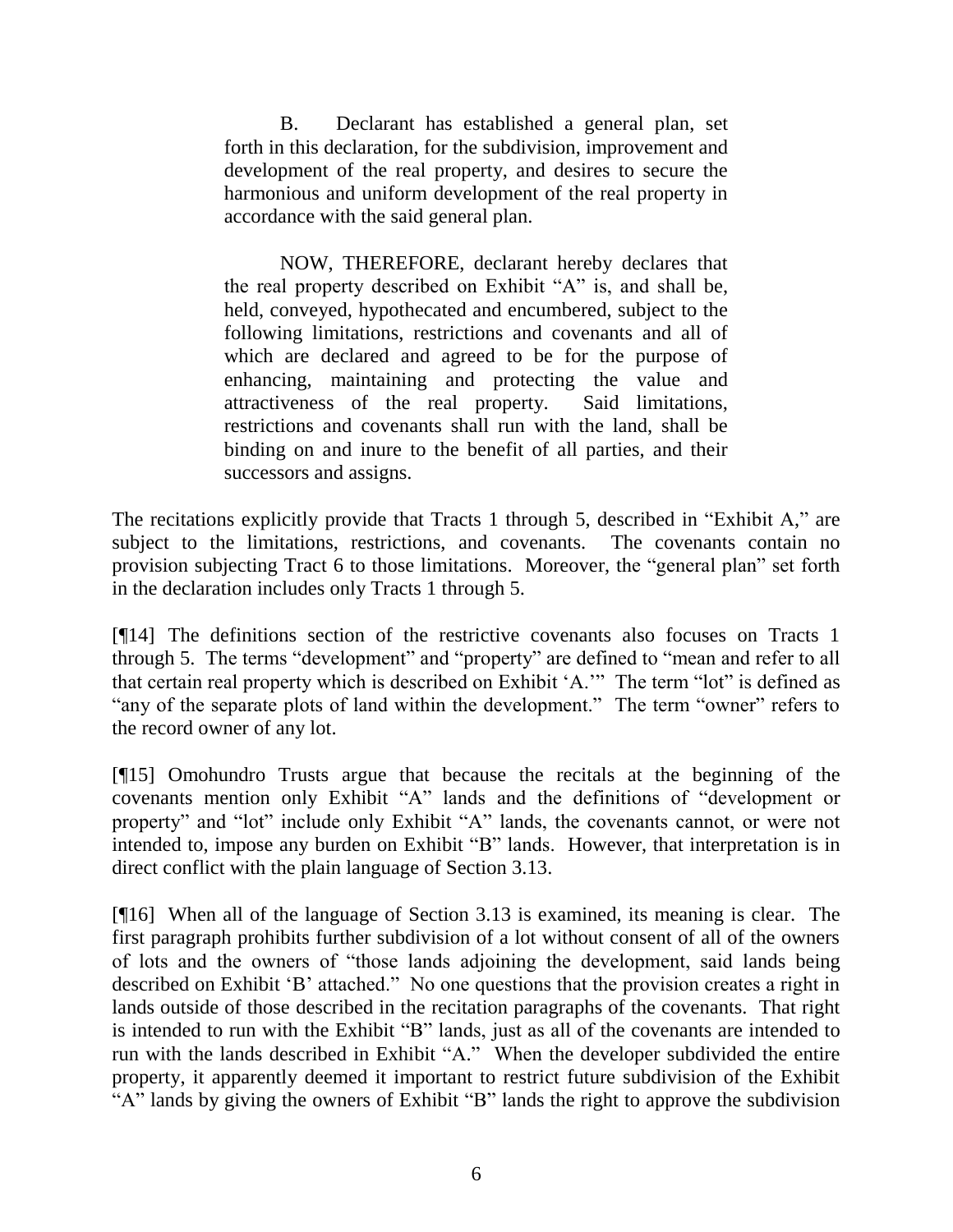of its neighbors" property. Neither party contends that the developer lacked the power to create that right in these covenants even though Exhibit "B" lands are not included in the definition of "property" or "lot."

[¶17] The second paragraph of Section 3.13 contains equally clear language. First, it incorporates Exhibit "C," the Water Connector's Agreement with the City, into the covenants. Accordingly, that agreement must be considered in analyzing the "four corners" of the covenants. The Water Connector's Agreement applies to all of the lands in the "Crain [p]roperty" including both Exhibit "A" and Exhibit "B" lands; provides that if the Crain property is divided into more than seven (7) parcels resulting in requests for additional water taps, the City shall have the right to demand that the water rights "appurtenant to the Crain [p]roperty" be transferred to the City reserving to the Crain property only enough water to maintain the reservoirs; requires the developer to deposit a deed to those water rights into escrow for transfer when those contingencies occur; and requires those water rights to be beneficially used and maintained in good standing, and if they are not so used for a period of three years, gives the City the right to demand transfer of those rights.

[¶18] Under the terms of the Water Connector"s Agreement, the owners of any portion of the Crain property have an equal interest in maintaining the Crain property water rights and in preventing any action that would cause those rights to be transferred to the City without the agreement of the owners of all of the property. In light of this agreement, it is understandable that the developer would create, and that potential buyers would want, covenants that would restrict the right of all owners, including both Exhibit "A" and Exhibit "B" owners, from taking any action that would give the City the right to acquire the water rights attributable to all of the property. Apparently, Omohundro Trusts have since negotiated a revised agreement with the City that would result in only the water right appurtenant to Exhibit "B" lands being transferred to the City upon subdivision of that property. However, the parties" intent at the time the covenants were created is the relevant question and, under the original terms of the Water Connector's Agreement, subdivision of Exhibit "B" lands would have resulted in the City being entitled to demand transfer of the entire Crain property water rights.

[¶19] Twin Lakes owned all of the lands at the time the covenants were executed. The legal description of Exhibit "B" lands is attached to the covenants. Omohundro Trusts do not cite any authority that would prohibit a declarant from creating different benefits and burdens on separate parcels of land described in the covenants. While the remainder of the covenants, as provided by the recitals and the definitions, apply only to Exhibit "A" lands, the language of Section 3.13 creates a limitation on any actions related to water rights on Exhibit "B" lands. No legal reason has been identified which would prohibit the owner of all of the lands from creating such a restriction.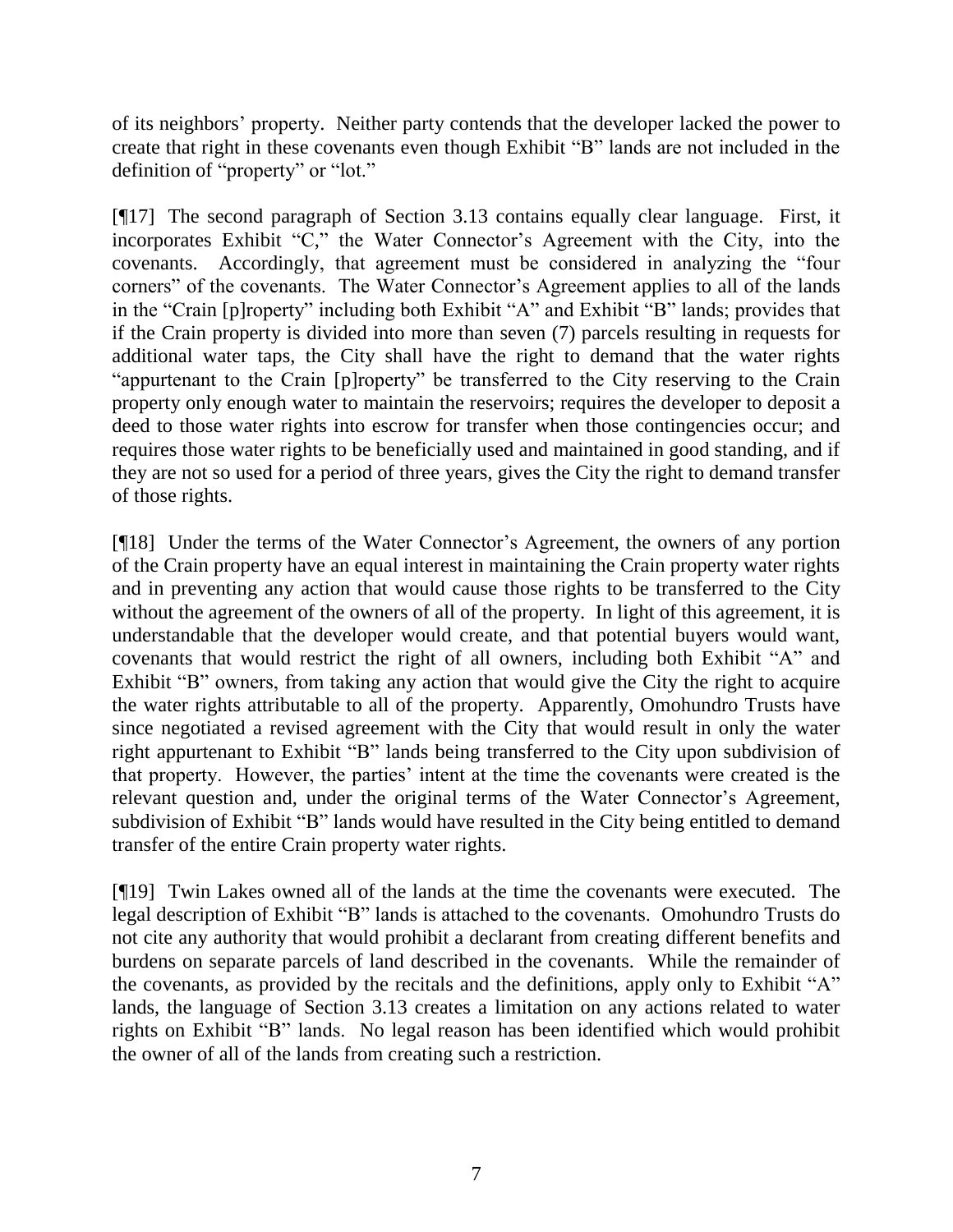[¶20] Omohundro Trusts suggest that the district court read language into Section 3.13 that does not exist when it ruled the restrictive covenants unambiguously required the consent of all landowners to its subdivision plans. They argue the interpretation urged by the Sullivan Group and accepted by the district court results in adding "by the owner of the Exhibit "B" lands" to modify the action requiring consent of all owners. However, no such insertion of language is necessary because the language chosen by the declarant was all-inclusive. In fact, Omohundro Trusts' interpretation is one that requires the court to insert language where it does not exist. They want this Court to conclude the covenants mean only an action "by the owners of Exhibit "A" lands" requires the consent of all. Section 3.13 does not contain that limitation. Instead, it expressly applies to "any action," and is even preceded by the explicit phase, in bold-faced type, "**Notwithstanding any other provision in this declaration.**" By its language, that caveat includes the recitation paragraphs that Omohundro Trusts claim should be interpreted as applying the restrictions in the covenants only to Exhibit "A" lands. Therefore, it appears the declarant explicitly chose very broad language in Section 3.13 to insure that the rights of the future owners of all of the lands in the Crain property were equally protected from the possibility that their water rights could be ceded to the City because of the actions of one of their neighbors.

[¶21] Before the district court, and in their appellate briefs, Omohundro Trusts contend the language of the covenants is unambiguous and nothing beyond the documents themselves should be considered. However, they then claim if this Court agrees with the district court's interpretation, a question of fact is somehow created, where none existed before. They claim that factual question is—what was the declarants' intent? We do not understand this circular reasoning. The question of law for this Court is the intent of the declarants as expressed by the unambiguous language in the document. While giving lip service to the concept that differing interpretations do not create questions of fact, Omohundro Trusts suggest that the parties" divergent opinions on the meaning of the covenants do just that.

[¶22] Although the parties offered evidence that they contended addressed the facts and circumstances surrounding execution of the covenants and asked the district court to consider that evidence in interpreting the covenants, the district court declined to do so and relied solely upon the language of the covenants. We have often stated the law on this issue and have done so recently in *Ecosystem Res. L.C. v. Broadbent Land & Res., L.L.C.,* 2007 WY 87, ¶ 10, 158 P.3d 685, 688 (Wyo. 2007):

> [E]ven if a contract is unambiguous, we can examine evidence of the circumstances surrounding the execution of the deed to arrive at the parties" intent. *Hickman*, ¶¶ 6-11, 71 P.3d at 257-58. Relevant considerations may include the relationship of the parties, the subject matter of the contract, and the parties' purpose in making the contract. *Id.*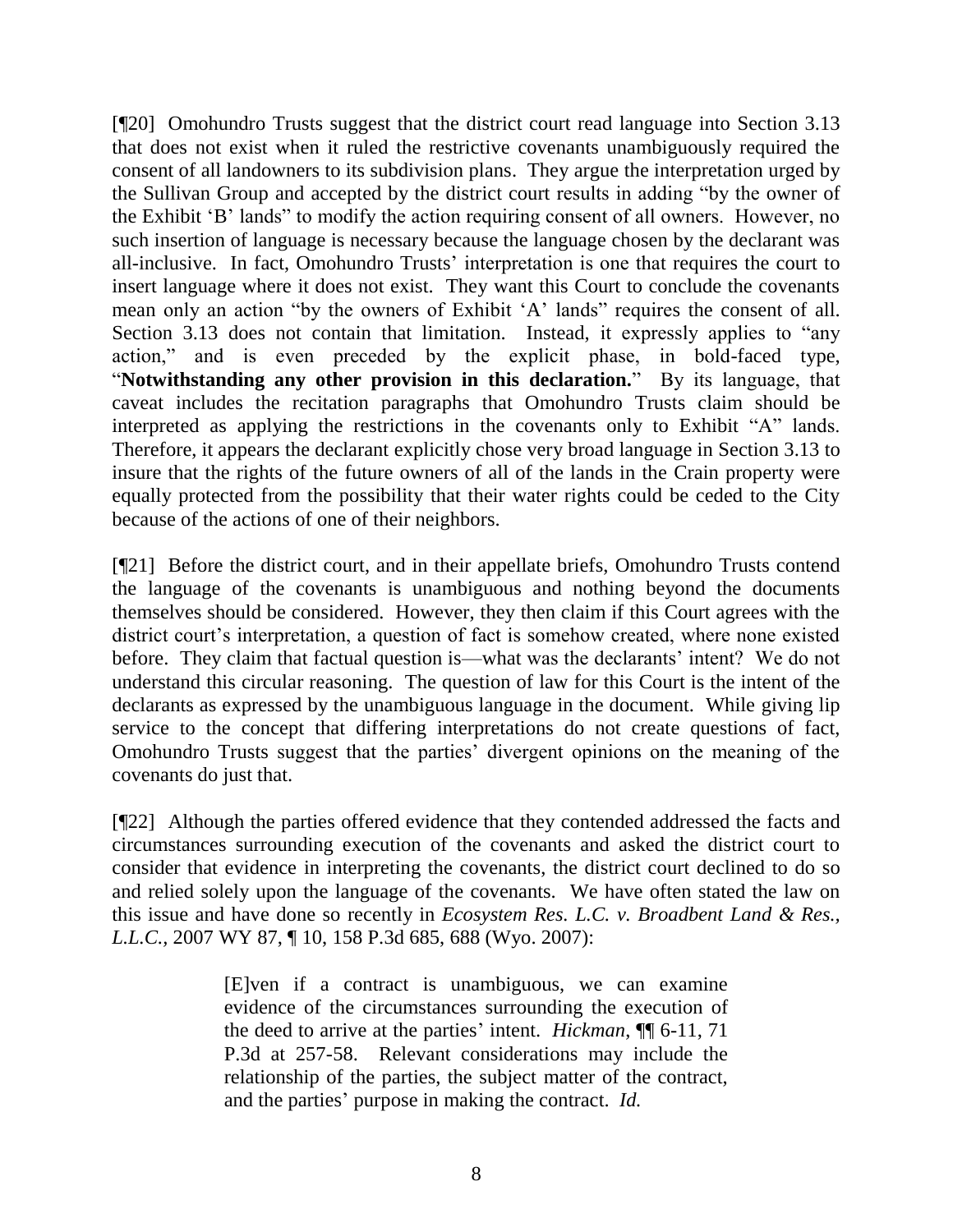[¶23] Omohundro Trusts offered the affidavit of William Omohundro as support for its reading of the covenants in its summary judgment motion. As a member of Twin Lakes, Mr. Omohundro was one of the declarants to the covenants. He stated in his affidavit:

> As expressly stated throughout the Covenants, it was always the express intent of the Twin Lakes owners at all times to burden only Tract Nos. 1-5 with the Covenants. To the extent that the Covenants otherwise identify or reference the Tract No. 6[] lands, it was always the express intent of the Twin Lakes owners that they make such references only to provide additional protections for the Tract No. 6 parcel but not to burden the Tract No. 6 with the Covenants in any way or to obligate any owner of Tract No. 6 to any of the owners of Tract Nos. 1-5 under the Covenants in any way.

[¶24] If this averment was intended to be evidence of the declarants" subjective intent with regard to the effect of the covenants on Tract 6, it was not relevant, and, therefore, not admissible. A party's subjective intent is not relevant in contract interpretation cases because we use an objective approach to interpret contracts. *Roussalis v. Wyo. Med. Center, Inc.,* 4 P.3d 209, 231 (Wyo. 2000). In *Shrum v. Zeltwanger*, 559 P.2d 1384, 1387 (Wyo. 1977), in the context of an ambiguous contract, we stated:

> There remains a genuine dispute as to the meaning of the contract term "cows." One says it means one thing, the other, another. It must be realized that all that is before the court is the subjective expressions of the plaintiffs" buyer agent and the defendants and those expressions are at opposite poles. One or the other may or may not represent what the parties really intended by their transaction. The intent of the parties can only be ascertained by an objective not subjective approach in contract situations. The subjective intent of the parties is ordinarily irrelevant. An objective test is applied. A party"s intention will be held to be what a reasonable man in the position of the other party would conclude his manifestations to mean. Calamari & Perillo, Law of Contracts, HB, § 12, p. 14; 13 Williston on Contracts, 3d Ed. (Jaeger), § 1536, p. 11.

*See also*, Williston on Contracts, §§ 30:6, 31:4 (unambiguous contracts); 33:39 (ambiguous contracts) 4th Ed. (1999). Thus, evidence of the declarants" subjective intention is not relevant or admissible to interpret the contract, whether its language is ambiguous or not.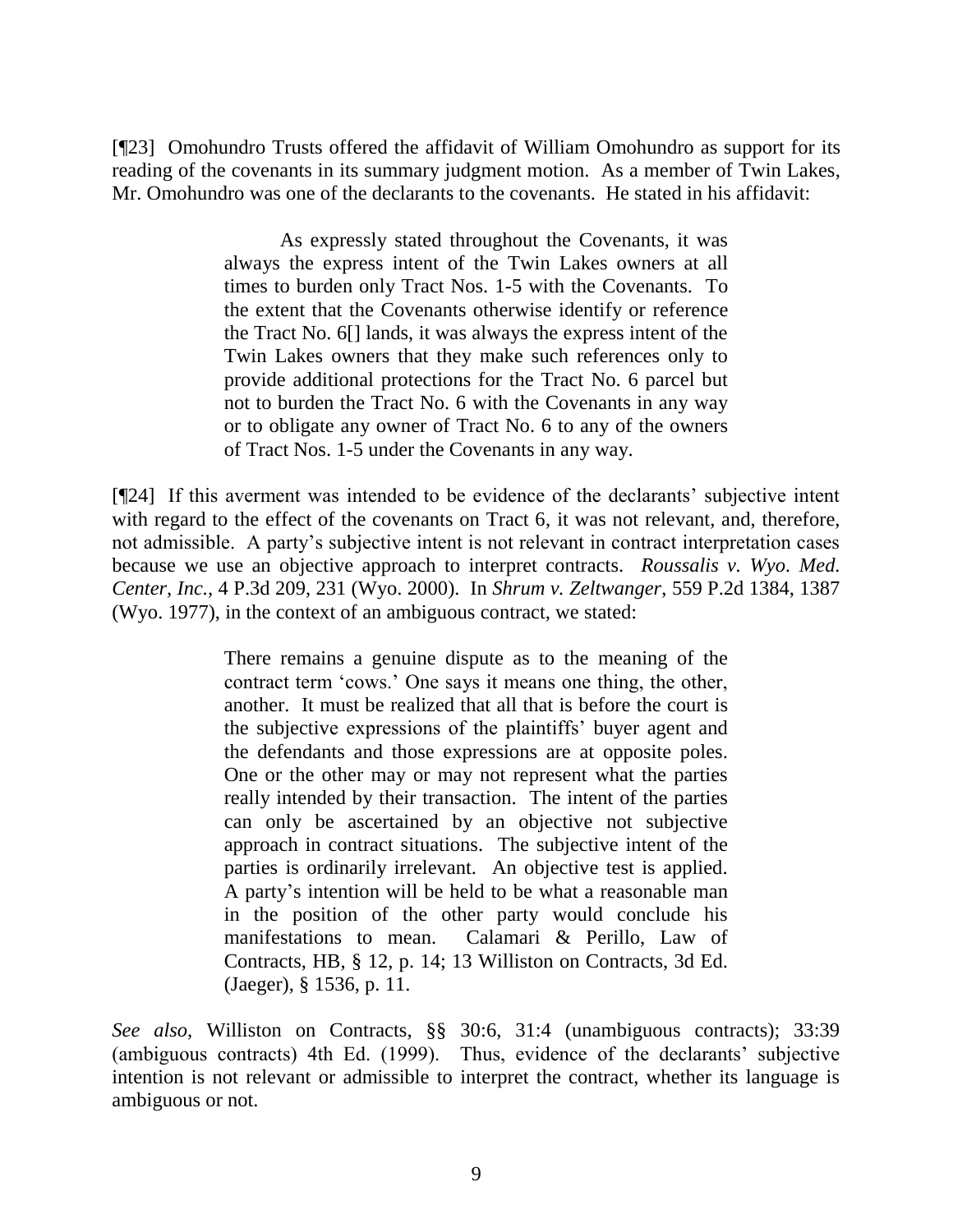[¶25] Moreover, Omohundro Trusts" proffered evidence was just a rehash of their interpretation of the covenants. Omohundro Trusts offered no evidence of the declarants' objective intent other than the language of the covenants themselves. To the extent that the proposed extrinsic evidence was inconsistent with the express language of the document, it was not admissible. *See, e.g.*, *Collins v. Finnell,* 2001 WY 74, ¶ 10, 29 P.3d 93, 98 (Wyo. 2001); *Frost Constr. Co. v. Lobo, Inc.,* 951 P.2d 390, 394 (Wyo. 1998). The relevant facts and circumstances surrounding the execution of the document can be gleaned from the covenants themselves and the documents attached thereto, including the Water Connector's Agreement with the City. $2$ 

[¶26] Affirmed.

 $2$  In their cross appeal, the Sullivan Group claims the district court erred by refusing to consider their proposed extrinsic evidence, which included evidence of the historical ownership, administration and use of the water rights appurtenant to the entire Crain property. Because we conclude that the district court properly interpreted the unambiguous language of the covenants, it is unnecessary for us to address the cross appeal.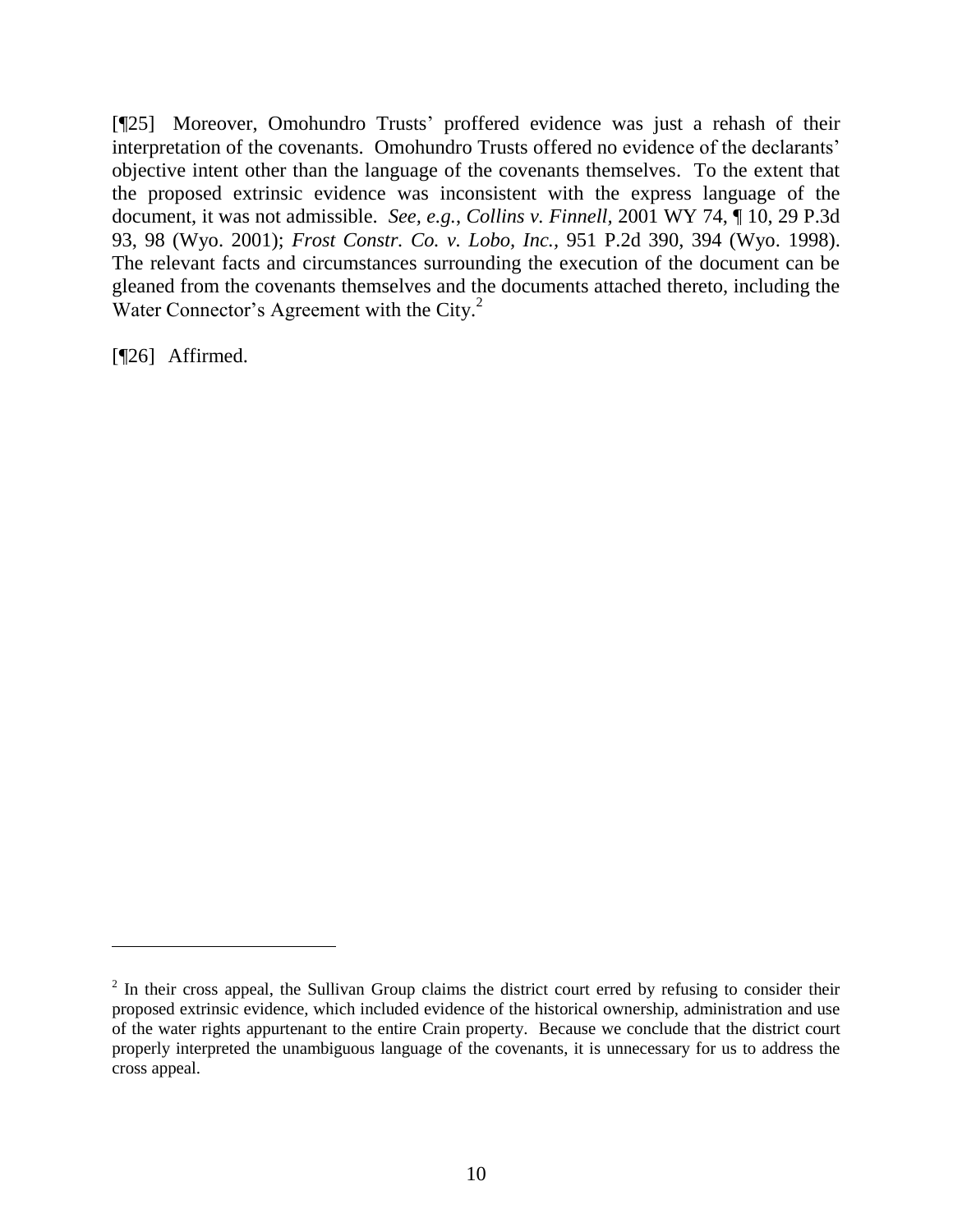**BURKE**, Justice, dissenting, with whom **GOLDEN**, Justice, joins.

[¶27] I respectfully dissent. I disagree with the majority"s conclusion that the pertinent language in the restrictive covenants is unambiguous. Objectively, the language is ambiguous and subject to differing interpretations regarding the necessity of consent from all Exhibit "A" lot owners before subdivision of Exhibit "B" lands can occur. The interpretation of an ambiguous restrictive covenant raises genuine issues of material fact that preclude summary judgment. *Jackson Hole Racquet Club Resort*, 839 P.2d at 958. I would reverse the grant of summary judgment and remand for trial.

[¶28] In interpreting restrictive covenants, we endeavor to effectuate the intent of the declarant. *Stevens*, ¶ 13, 90 P.3d at 1166. We must consider the entire document, not a single sentence or paragraph in isolation. *Id*. The declaration of restrictive covenants at issue here is a twenty-seven page document. As the majority opinion recognizes, the entire document, with the possible exception of the single sentence at the heart of this dispute, applies only to Exhibit "A" lands. That sentence is:

> **Notwithstanding any other provision in this declaration, any action, step or procedure (including without limitation, the further subdivision of any lot within the development) or the omission of any act, step or procedure which would allow or entitle the City of Buffalo to take possession, ownership, and control of the irrigation water rights applicable to the development on Exhibit "B" lands as set forth in said attached agreement shall require the written consent and approval of 100% of all lot owners within the development as well as the record owner(s) of Exhibit "B" lands.**

(Emphasis in original.)

[¶29] This sentence does not specify whose actions are restricted or what lands are to be burdened by the restrictions. The Omohundro Trusts assert that this sentence is consistent with the rest of the document and is intended to restrict actions taken by the owners of Exhibit "A" lands, and to burden only Exhibit "A" lands. The Sullivan Group contends that the sentence is intended to restrict actions taken by the owners of both Exhibit "A" and Exhibit "B" lands, and to burden both properties. Because the sentence is silent about whose actions are restricted, and which properties are to be burdened, both interpretations are plausible. When language can reasonably be interpreted more than one way, it is ambiguous. *See*, *e*.*g*., *Treemont, Inc. v. Hawley*, 886 P.2d 589, 592 (Wyo. 1994).

[¶30] The majority accepts the Sullivan Group"s position. In reaching that result, the majority relies upon two propositions that are not warranted by the language of the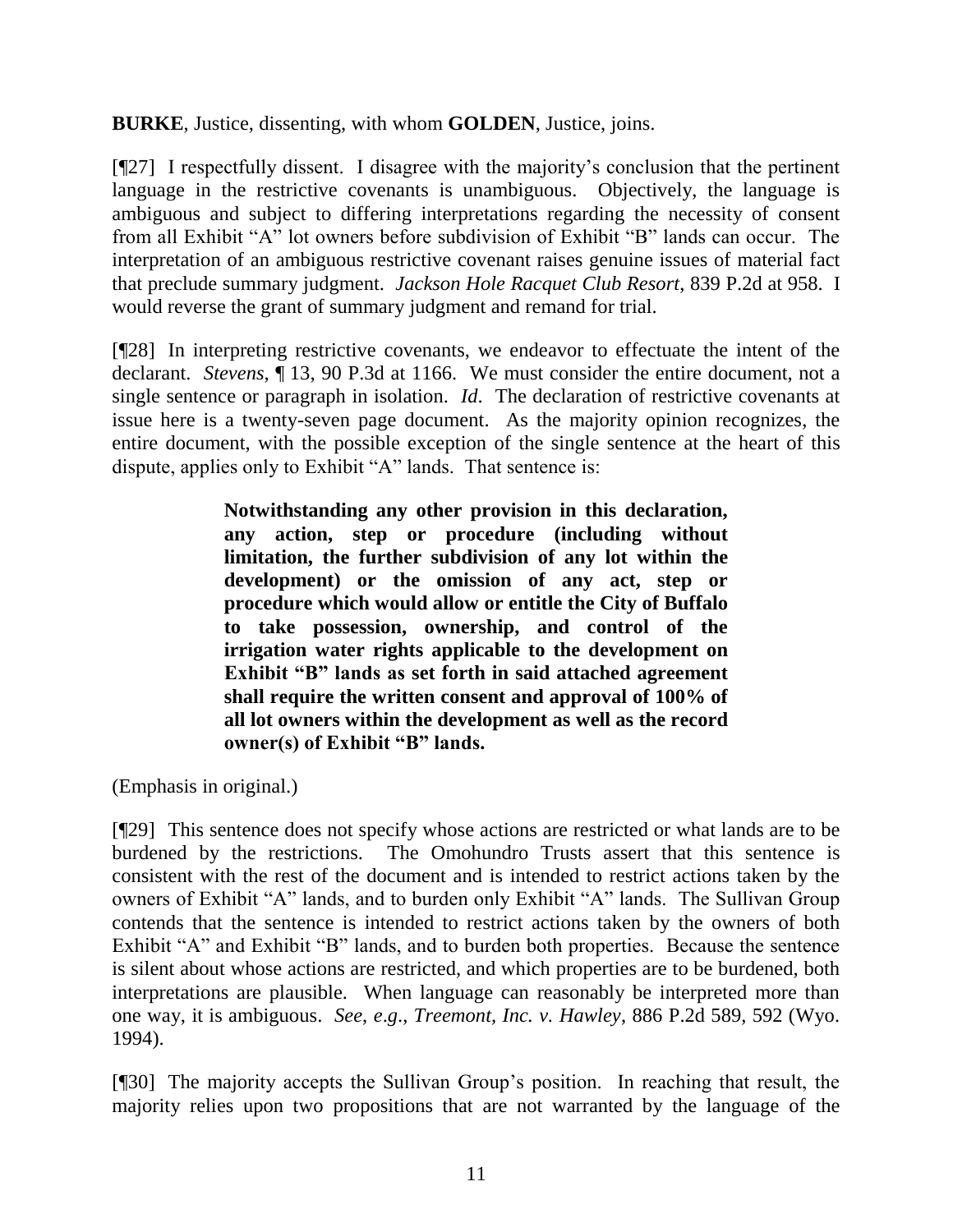document. First, in paragraph 18, the majority states that it is "understandable that the developer would create, and that potential buyers would want, covenants that would restrict the right of all owners, including both Exhibit "A" and Exhibit "B" owners, from taking any action that would give the City the right to acquire the water rights attributable to all of the property." While it may be understandable that potential buyers of Exhibit "A" lots would want the right to control development of Exhibit "B" property, there is no specific unambiguous language in the document reflecting the intent of the declarant/developer to convey that right to the Exhibit "A" owners. The observation by the majority may be a fair inference to be gleaned from the document, but it is, at most, an inference. Another, and conflicting, inference that could also be drawn from the document is that the declarant/developer did not intend to provide Exhibit "A" lot owners with veto power over the development of Exhibit "B" lands. Neither inference finds direct support in the language of the restrictive covenants. If an inference must be made about the developer"s intent, it should, at this stage of the legal proceedings, be made in favor of the Omohundro Trusts, the party opposing summary judgment. *Mathisen*, ¶ 9, 169 P.3d at 64.

[¶31] Second, and perhaps more significantly, the majority concludes that the restrictions created by the disputed sentence are "all-inclusive," applying to both Exhibit "A" and Exhibit "B" lands. Again, I do not believe that interpretation is supported by the language of the entire document or the specific language of the sentence in dispute. The sentence is found in the second paragraph of Section 3.13, a section entitled "No Further Subdivision." The first paragraph of this section provides that Exhibit "A" lands cannot be further subdivided without the consent of all owners of Exhibit "A" and Exhibit "B" lands. It is undisputed that this restriction applies only to the further subdivision of Exhibit "A" lands. The paragraph does not mention subdivision of the Exhibit "B" lands, or give any indication of an intent to restrict further subdivision of the Exhibit "B" lands.

[¶32] The Omohundro Trusts assert that the sentence is intended to burden the Exhibit "A" property only. Their suggested interpretation is buttressed by the parenthetical phrase in the sentence immediately following the restricting language: "(including without limitation, the further subdivision of any lot within the development)." It is undisputed that the terms "lot" and "development" as used in the document refer only to Exhibit "A" lands. The limiting nature of the parenthetical phrase is difficult to reconcile with the "all-inclusive" interpretation adopted by the majority. The phrase is not addressed in the majority's analysis and raises a question: If the declarant/developer intended to be all-inclusive and restrict development of all property, why was the parenthetical example limited to further subdivision of Exhibit "A" property? It is abundantly clear that further subdivision of Exhibit "A" lands and its impact on water rights was considered and addressed in the document. There is no corresponding explicit unambiguous language in the document in general, or in Section 3.13 in particular, evidencing an intent to restrict further subdivision of Exhibit "B" lands.